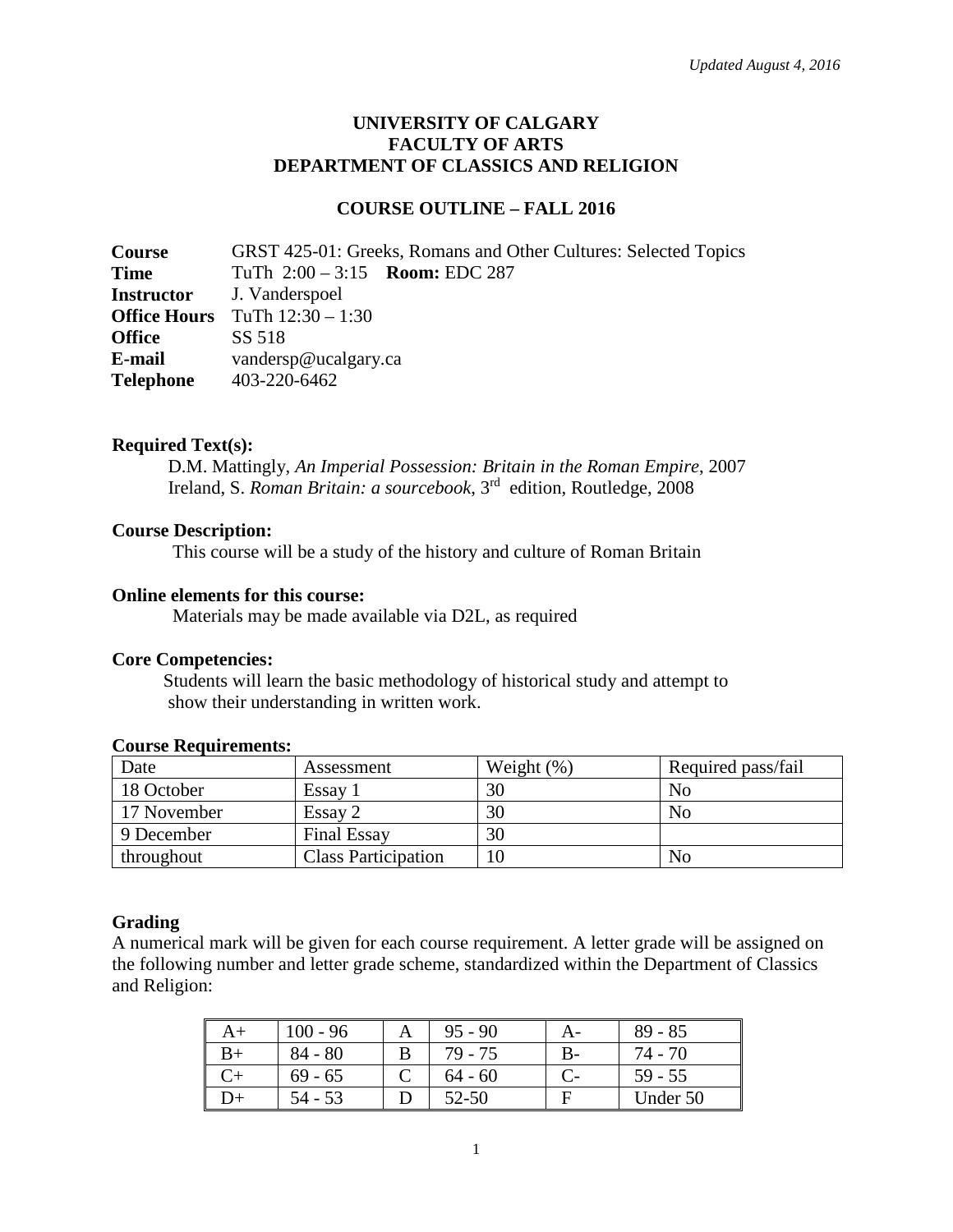N.B. All written assignments will be graded with regard to both form and content.

**Policy with regard to missed assignments/assessments:** varies, depending on circumstances; please discuss circumstances with the instructor

**Expectations for student conduct in this course:** behave like adults

**Electronic Device Policy:** no electronic devices during midterms and exams

### **Syllabus:**

A complete syllabus will be made available the first week of class.

## **References and Bibliography:**

The Department of Classics and Religion uses the most recent edition of the Chicago Manual of Style and requires references and bibliographies to adhere to the Chicago citation system. You can find a quick guide here: [http://www.chicagomanualofstyle.org/tools\\_citationguide.html.](http://www.chicagomanualofstyle.org/tools_citationguide.html) Alternatively please consult with the library staff for help and advice using the Chicago citation style.

### **Academic Honesty**

Plagiarism is not tolerated at the University of Calgary and has serious consequences. Your essays/presentations must be your own work and inadequate referencing may be seen as plagiarism. Please see the relevant sections on Academic Misconduct in the current University Calendar (section K, which can be found here: [http://www.ucalgary.ca/pubs/calendar/current/k.html\)](http://www.ucalgary.ca/pubs/calendar/current/k.html). If you have questions about correct referencing, please consult your instructor, or librarian staff.

### **Student Accommodations**

Students seeking an accommodation based on disability or medical concerns should contact Student Accessibility Services; SAS will process the request and issue letters of accommodation to instructors. For additional information on support services and accommodations for students with disabilities, visit [www.ucalgary.ca/access/.](http://www.ucalgary.ca/access/)

Students who require an accommodation in relation to their coursework based on a protected ground other than disability should communicate this need in writing to their Instructor. The full policy on Student Accommodations is available at

[http://www.ucalgary.ca/policies/files/policies/student-accommodation-policy\\_0.pdf.](http://www.ucalgary.ca/policies/files/policies/student-accommodation-policy_0.pdf)

## **Desire 2 Learn (D2L) Help**

Go to<http://elearn.ucalgary.ca/desire2learn/home/students> for Student Help and FAQ's about D2L. Troubleshooting tips and a tutorial are also available on this website.

## **Faculty of Arts Program Advising and Student Information Resources**

• For program planning and advice, students in the Faculty of Arts will contact The Arts Students' Centre (ASC). Drop in at SS102, call at 403-220-3580 or email at [ascarts@ucalgary.ca.](mailto:ascarts@ucalgary.ca) You can also visit the Faculty of Arts website at